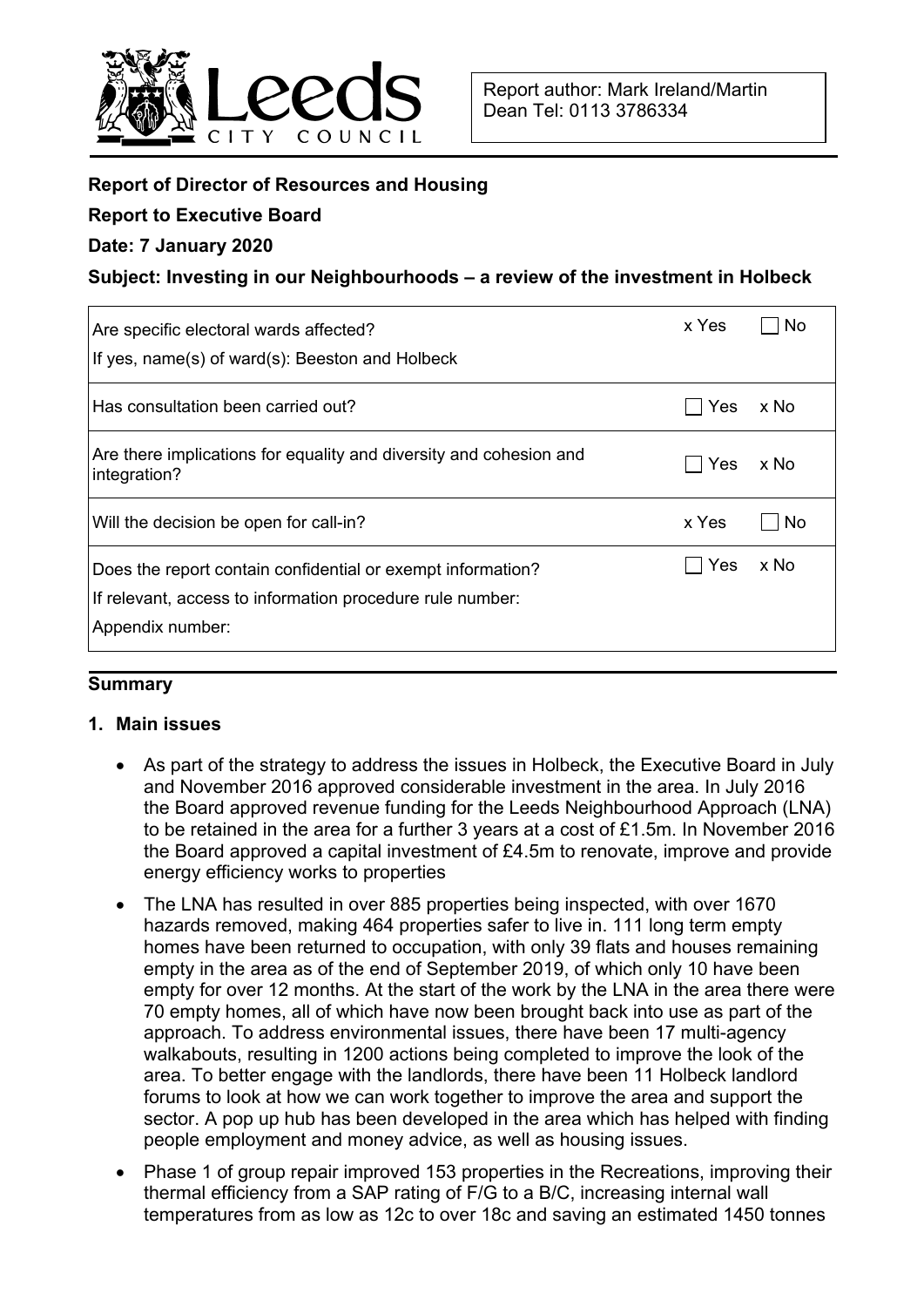of CO2 per annum. It has helped to reduce fuel costs by an estimated 25/30% or around £350/400 per annum. This equates to an annual saving to the community of around £50k overall. Improving internal temperature reduces the risk of respiratory and cardiovascular conditions associated from low temperatures in the home affecting health especially the elderly and vulnerable.

- As part of the scheme 14 bin yards were also improved helping to improve the street scene and collection of waste.
- There are a number of properties still to inspect and ensure that they fully comply. This will allow the Council and partners to continue to engage with all occupiers to address needs of individuals and families. The aim is to complete all property inspections by September 2020 and then continue to support the on-going work to make a difference to the community in Holbeck
- Looking an indicators of deprivation related to the work undertaken by the approach shows that there are signs of the area improving over the last 4 years. The level of unemployment, and anti-social behaviour in the Recreations low super output area (LOSA) shows a reduction, with house prices appearing to be on the increase, as a sign of improved confidence.
- **2. Best Council Plan Implications** (click here for the latest version of the Best Council Plan)
	- The investment in the area has contributed to providing homes of the right quality, type and affordability in the right places and minimising homelessness
	- The way of working in the area it contributes to keeping people safe from harm and promotes community respect and resilience.
	- Contributes to tackling poverty helping everyone benefit from the economy to their full potential
	- Helps to reduce health inequalities and supporting active lifestyles

### **3. Resource Implications**

• There are no additional resource implications associated with this report

#### **Recommendations**

a) Executive Board are requested to note the contents of the report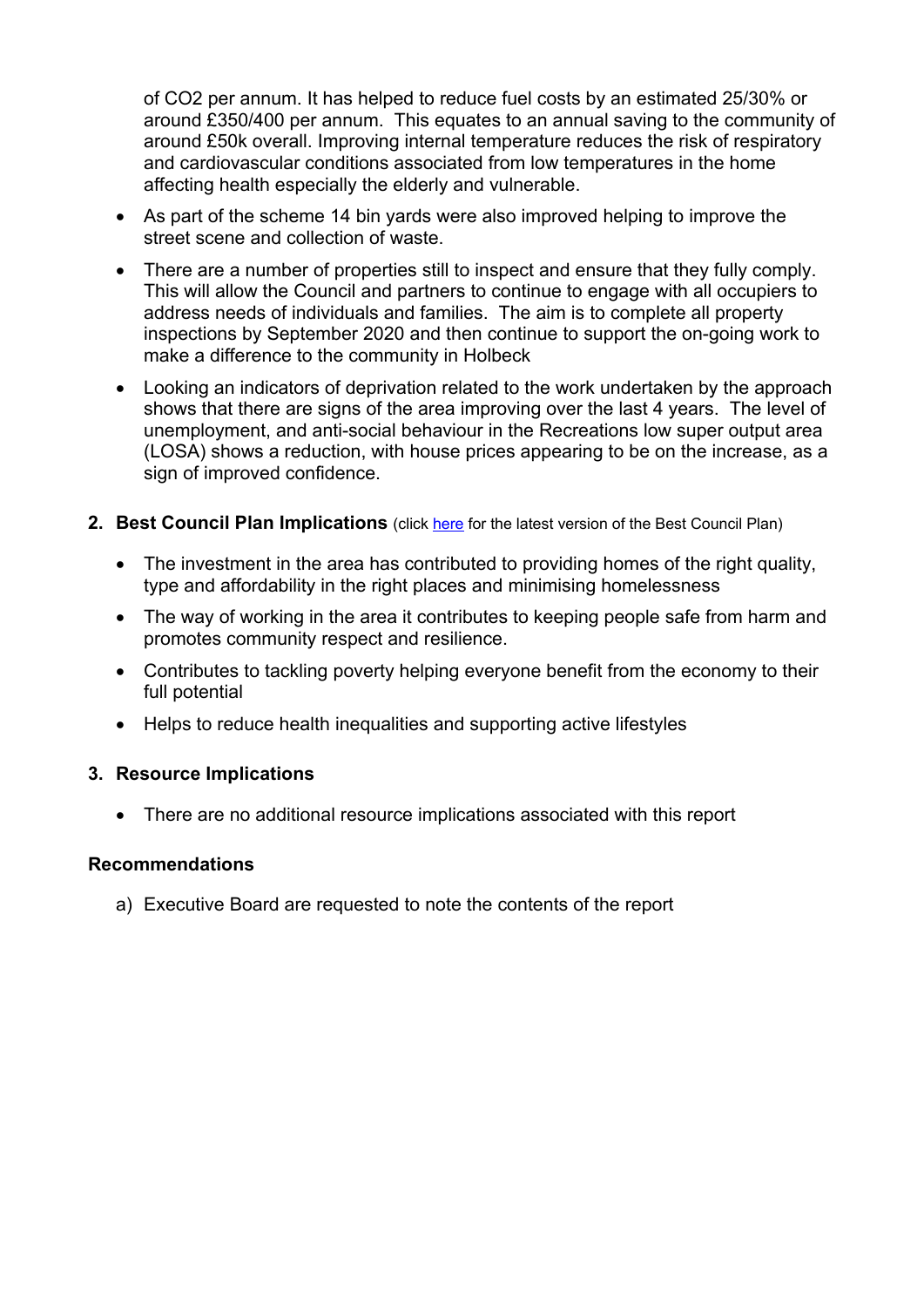## **1. Purpose of this report**

1.1. The purpose of the report is to update the Executive Board on the investment approved in July and November 2016 for the LNA in Holbeck and the investment in group repair, specifically in the Recreations. The report will also provide details of other activities which have complemented the investment as part of the Council and partners' activity in the area to address issues of deprivation.

## **2. Background information**

- 2.1. Holbeck is strategically important to the Council. Despite being approximately a mile from the city centre, the area has continued to rank as one of the most deprived in the city.
- 2.2. Holbeck has benefited from significant investment in recent years. The Beeston Hill and Holbeck PFI scheme refurbished over 1500 homes and delivered 345 new Council properties. Unity have completed the development of 42 new homes on the Brown Lane East/Top Moor Side. Whilst significant, the investment was in the social housing sector leaving significant issues and poor quality homes predominately in the private rented sector and the pre 1919 stock. Out of the 1200 homes targeted in the defined area, over 60% are in the private rental sector.
- 2.3. The Recreations area of Holbeck, was ranked in the worst 1% in the country for the Index of Multiple Deprivation 2015 (ranked 37th worst of over 32,000 similarly sized neighbourhoods in England), unemployment was over 21.1% and poverty at 41%, including high levels of child poverty, which at 56% is double the city average as well as strong indicators of poor health, issues of crime and social isolation.
- 2.4. Despite the problems, there is a strong local community which has developed its own Neighbourhood Plan, which has clear ambitions to continue to work to improve the local area, to support regeneration and to develop connections to the city's longer term ambitions for the South Bank. The South Bank provides a real opportunity for Holbeck to develop the physical, social and economic connectivity between the city centre and Holbeck.
- 2.5. In July 2016 the Executive Board approved an investment of £1.2m in the Leeds Neighbourhood Approach model to work within Holbeck to address poor quality homes and target long term empty homes. The model is a partnership approach led by the Private Sector Housing team. Its success is not just linked to improved homes, but through crossing the threshold of all properties and making a difference to people's lives. The partnership approach identifies and offers support to residents from a number of partners, including WYFRS, Police, Health, Job Shop, LCCU, Locality/Waste, Housing Options, ASB, third sector such as Touchstone and Holbeck Elderly Aid (HEA) and maintaining a three day hub support service based in the area.
- 2.6. The approach will continue in the area with all the remaining properties being inspected by officers to ensure they comply with the minimum requirements. Further landlord forums will be held to support and work with the sector. Joint Service walkabouts will also continue to improve the environment. The partnership will also support other activity should as the promotion of events, Job Fairs and employment opportunities.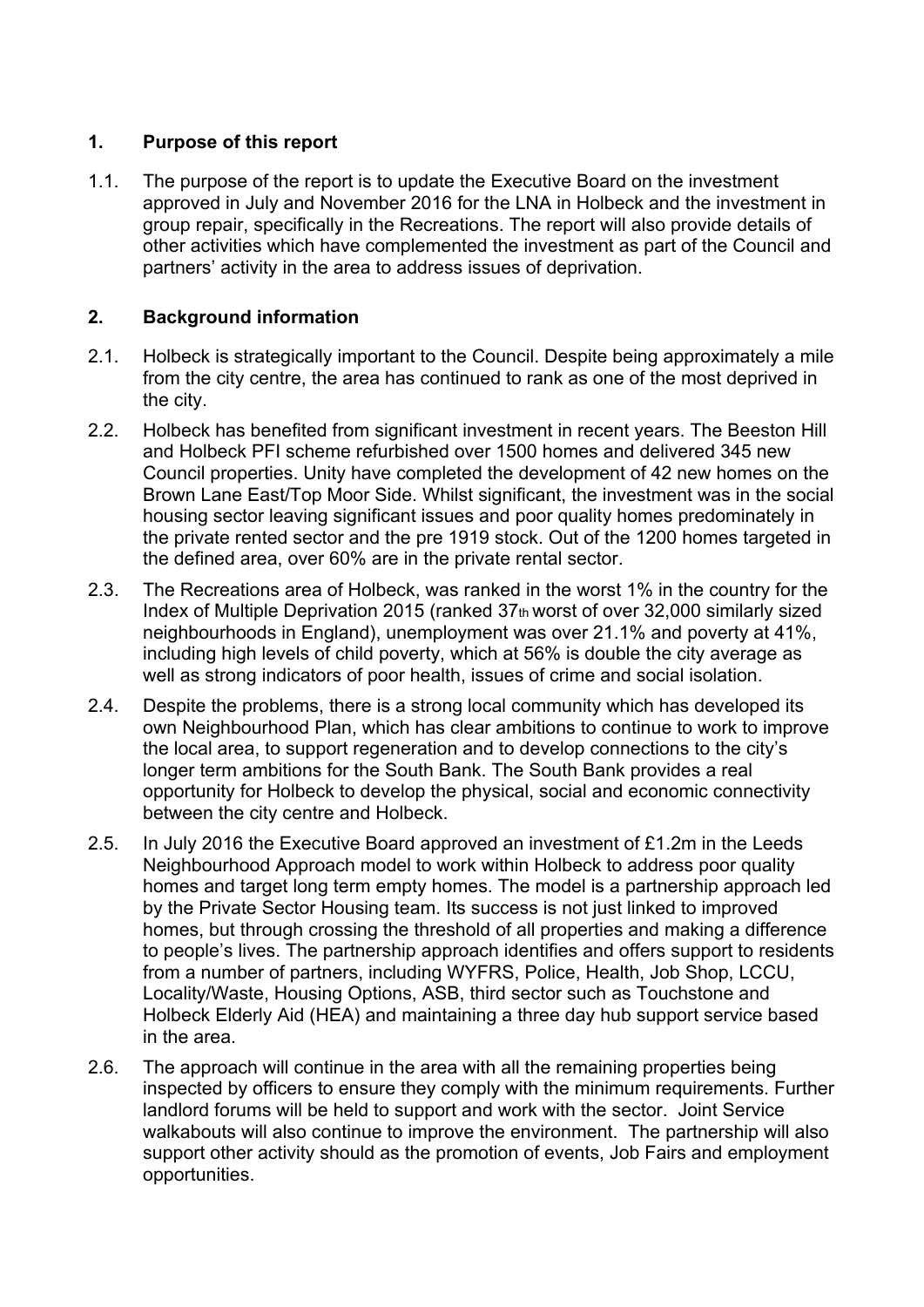- 2.7. By visiting all properties officers will also continue to identify the needs of individuals. This will allow help to be provided in different ways to make a difference to people's lives. The support could be on a one to one basis by visiting the home and supporting people with their needs or via the Hub were people can visit and get help to find a job, have support with financial advice as well as reporting issues in relation to the environment and criminal activity.
- 2.8. In November 2016 the Executive Board approved a capital investment of £4.5m to undertake group repair works to properties in the Recreations. The scheme was to provide new roofs, windows, doors, yards and walls, as well as external insulation to improve the thermal efficiency of the pre 1919 solid wall stock in the area.
- 2.9. The scheme also made improvements to 15 bin yards linked to the homes, which removed individual bins off the streets, increased recycling rates, reduced fly tipping and greatly improved the street scene.
- 2.10. In November 2017 Executive Board approved a report, Locality Working Tackling Poverty and Reducing Inequalities. This identified the Recreations area of Holbeck as one of 6 priority neighbourhoods in the city. These areas in the worst 1% of lower super output areas in the country were identified for concerted activity to secure improvements for residents.
- 2.11. A core group of local partners have focussed on local priorities for Holbeck. These have included:
- Opening 5 Recreation View as a mini-community hub, providing advice, benefit support, and job search
- **Safer Communities** working together to deal with the particular challenges caused by sex work and the impact of drugs on local communities. Responses have included the provision of comprehensive CCTV in the Top Moor Side/ Domestic Street area, dwelling closures by the LASBT team and a dedicated police team to deal with the issues associated with street sex work
- **Regeneration** identifying key priorities of sites for future development; seeking to asset transfer St. Matthews Community Centre to Holbeck Elderly Aid as a catalyst for improvement to the building and support for vulnerable people and improving the environment through the proposed 'Streets for People' scheme
	- **Employment and Skills** Support people into work and training; focus on young people not in education employment or training; additional support for people on low incomes and those having difficulties after benefit changes
	- **Health and wellbeing** Intensive support to new tenants who have multiple and complicated needs; focus on isolation and access to services; Active Leeds and Public Health support to get more people active
	- **Engagement** work with Holbeck residents' forum, stakeholders in the Voice of Holbeck group and directly with local people**.**

## **3. Main issues**

- 3.1. The objectives of the investment made by the Executive Board in 2016 were:
	- To improve the housing conditions and energy efficiency of the homes
	- To contribute to the uplift of the area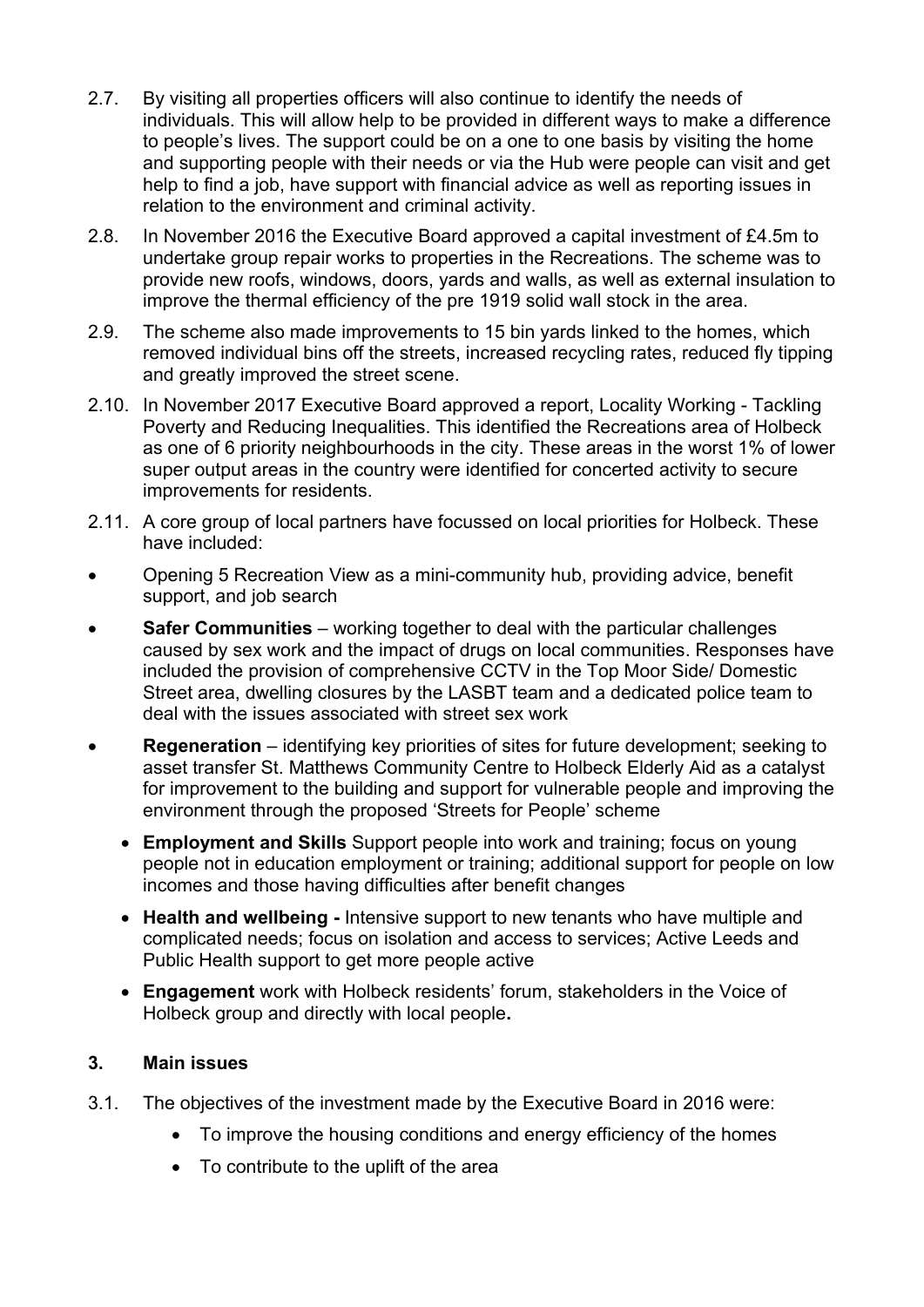- To make a difference to people's lives by crossing the threshold and engaging with individuals and the community to address need
- 3.2. The responsibility for the delivery of the schemes was delegated to the Director of Resources and Housing and delivered by the Private Sector Housing Service in conjunction with partners.

| Objective(s)                                                                                                                         | <b>Outcomes</b>                                                                                                                                                                                                                                                                                                                                                                                                            |
|--------------------------------------------------------------------------------------------------------------------------------------|----------------------------------------------------------------------------------------------------------------------------------------------------------------------------------------------------------------------------------------------------------------------------------------------------------------------------------------------------------------------------------------------------------------------------|
| To target all properties to<br>improve the housing<br>conditions within the area                                                     | Since launching the LNA in 2015<br>we have now inspected 885<br>homes out of the 1200 being<br>targeted in Holbeck.                                                                                                                                                                                                                                                                                                        |
|                                                                                                                                      | The inspection process has<br>removed over 1670 hazards so<br>far from homes where works<br>have been completed relating to<br>fire safety, falls, electrical safety,<br>security and overcrowding.                                                                                                                                                                                                                        |
| To target all long term empty<br>homes to bring them back<br>into occupation                                                         | Over 111 long term empty homes<br>have been brought back into use.                                                                                                                                                                                                                                                                                                                                                         |
| To work with partners to<br>make a difference to people's<br>lives and to attract additional<br>resources to help uplift the<br>area | We have undertaken 17 multi-<br>agency area walkabouts leading<br>to over 1200 issues being<br>addressed by partners working<br>together. Issues resolved have<br>ranged from bin yards, road<br>conditions, unsightly properties,<br>ASB, criminal behaviour and fly<br>tipped waste. All resolved issues<br>have contributed to significant<br>improvements to the street scene<br>and visual appearance of the<br>area. |
|                                                                                                                                      | 11 landlord forums have been<br>held to engage with local<br>landlords and housing providers<br>to update them on<br>activities/developments in the city<br>and local area. There have been<br>£0.05m of private sector<br>contributions to improvement<br>works.                                                                                                                                                          |
|                                                                                                                                      |                                                                                                                                                                                                                                                                                                                                                                                                                            |

3.3. The projects and their outcomes are detailed below: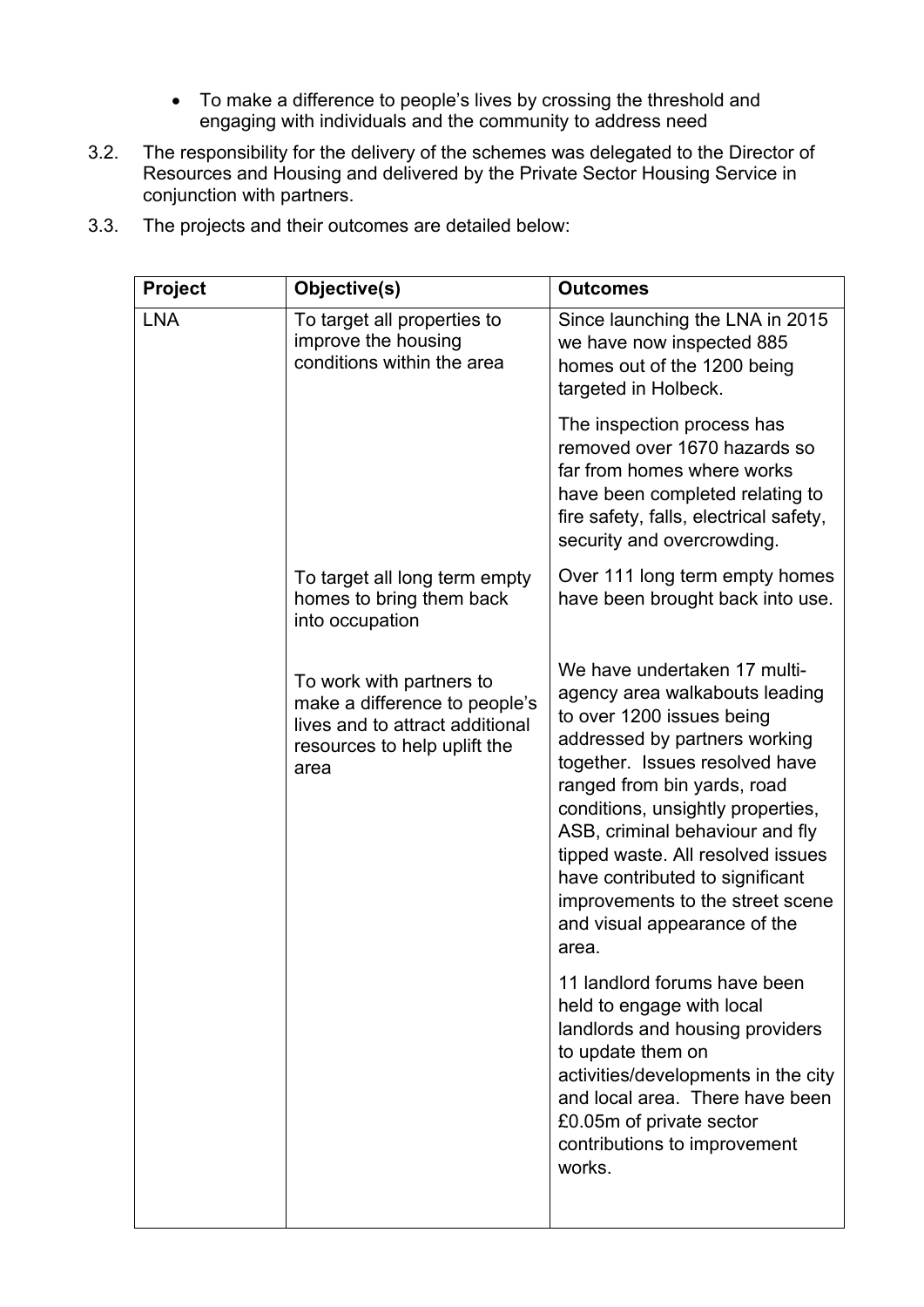|                                        | To cross the threshold of all<br>properties and address the<br>needs of occupiers | Through our direct interventions<br>when crossing thresholds, we<br>have dealt with over 1100<br>referrals for support and advice<br>from Holbeck residents (includes;<br>employment/training,<br>debt/benefits advice,<br>ASB/reporting criminal activity,<br>social isolation/mental health<br>support                                                                                                                                                                                                                                                                                                       |
|----------------------------------------|-----------------------------------------------------------------------------------|----------------------------------------------------------------------------------------------------------------------------------------------------------------------------------------------------------------------------------------------------------------------------------------------------------------------------------------------------------------------------------------------------------------------------------------------------------------------------------------------------------------------------------------------------------------------------------------------------------------|
|                                        |                                                                                   | We have served over 170 legal<br>notices against landlords who<br>have failed to work with us,<br>prosecuted an owner for<br>obstruction, and served 3 civil<br>penalties on landlords for failing<br>to comply with improvement                                                                                                                                                                                                                                                                                                                                                                               |
|                                        |                                                                                   | All LCC properties have been<br>inspected and works identified.<br>There is a programme of<br>improvements in place to<br>improve our stock in the area                                                                                                                                                                                                                                                                                                                                                                                                                                                        |
| <b>Community Hub</b>                   | To provide an outreach<br>community based hub for use<br>by the community         | Creation of a community based<br>hub within the area to provide<br>better service delivery to the<br>community                                                                                                                                                                                                                                                                                                                                                                                                                                                                                                 |
|                                        |                                                                                   | In response to demand identified<br>during property inspections, a<br>support hub in a previously<br>empty house in Recreation View<br>for local residents has been<br>created with partners to access a<br>range of support services. These<br>include employment and training<br>support, benefit and money<br>advice, housing support, referrals<br>for medical support, social<br>isolation and reporting issues in<br>the local area. There have been<br>404 requests for service since<br>opening last June (includes; 138<br>for employment/training, 135<br>housing advice, 63 debt/benefit<br>advice) |
| <b>Holbeck Phase</b><br>1 group repair | To target 180 within the<br>Recreations to provide<br>improved energy efficiency  | 153 houses were improved and<br>are now warmer in one of the<br>most deprived communities in the                                                                                                                                                                                                                                                                                                                                                                                                                                                                                                               |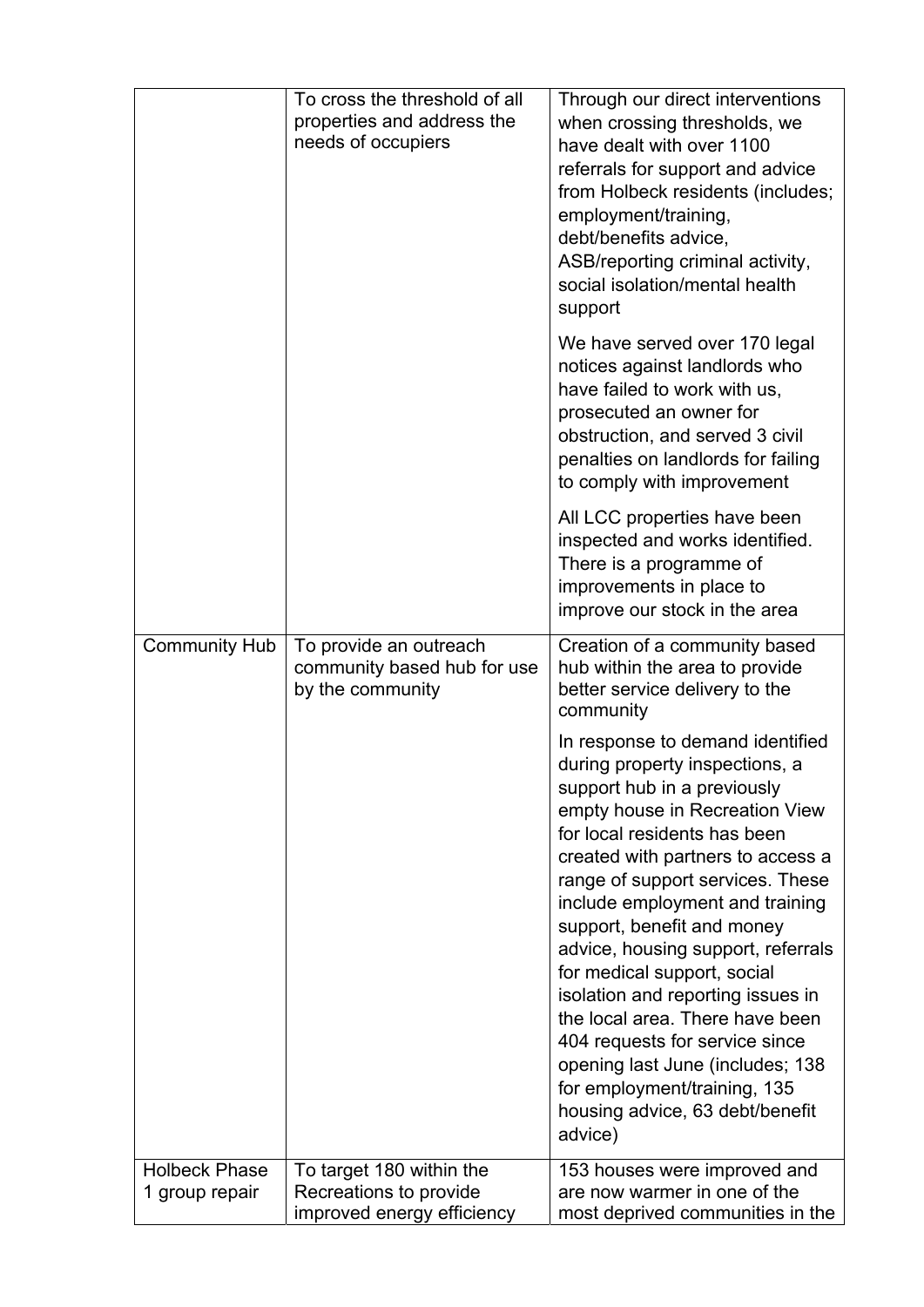| Budget £4.5m)                                                                                                                                                                                 | and external improvements                               | country                                                                                                                                                                                                                                                                                                        |
|-----------------------------------------------------------------------------------------------------------------------------------------------------------------------------------------------|---------------------------------------------------------|----------------------------------------------------------------------------------------------------------------------------------------------------------------------------------------------------------------------------------------------------------------------------------------------------------------|
| Spend £4m<br>(Budget - £1.5m)<br><b>LCC</b> capital<br>£1.5m Local<br><b>Growth Fund</b><br>£0.2 Energy<br>Company<br>Obligation,<br>£0.5m private<br>sector<br>contributions,<br>£0.85m HRA) | such as new roofs windows,<br>doors and rainwater goods | Energy Efficiency works has<br>improved the SAP rating of all<br>properties from an average of<br>$F/G$ to $B/C$                                                                                                                                                                                               |
|                                                                                                                                                                                               |                                                         | Have increased the internal room<br>temperatures from as low as 12c<br>in certain cases to over 18c<br>following the works. Increasing<br>the internal house temperatures<br>has the effect of reducing the risk<br>associated with respiratory<br>cardiovascular conditions from<br>living in such conditions |
|                                                                                                                                                                                               |                                                         | An estimated 1450 tonnes of<br>CO2 saved per annum                                                                                                                                                                                                                                                             |
|                                                                                                                                                                                               |                                                         | A potential reduction in fuel bills<br>of around 25/30%. This equates<br>to a saving of around<br>£350/400per annum or £50k for<br>the community overall.                                                                                                                                                      |
|                                                                                                                                                                                               |                                                         | Completed the redesign and<br>refurbishment of 14 bin yards to<br>improve the street scene and<br>refuse collection including<br>recycling                                                                                                                                                                     |
|                                                                                                                                                                                               |                                                         | Won the Yorkshire and<br>Humberside Large Energy<br>Project of the Year in the Energy<br><b>Efficiency Awards 2019</b>                                                                                                                                                                                         |
|                                                                                                                                                                                               |                                                         |                                                                                                                                                                                                                                                                                                                |

3.4. The photographs below show the improvements as a result of the investment made in the group repair scheme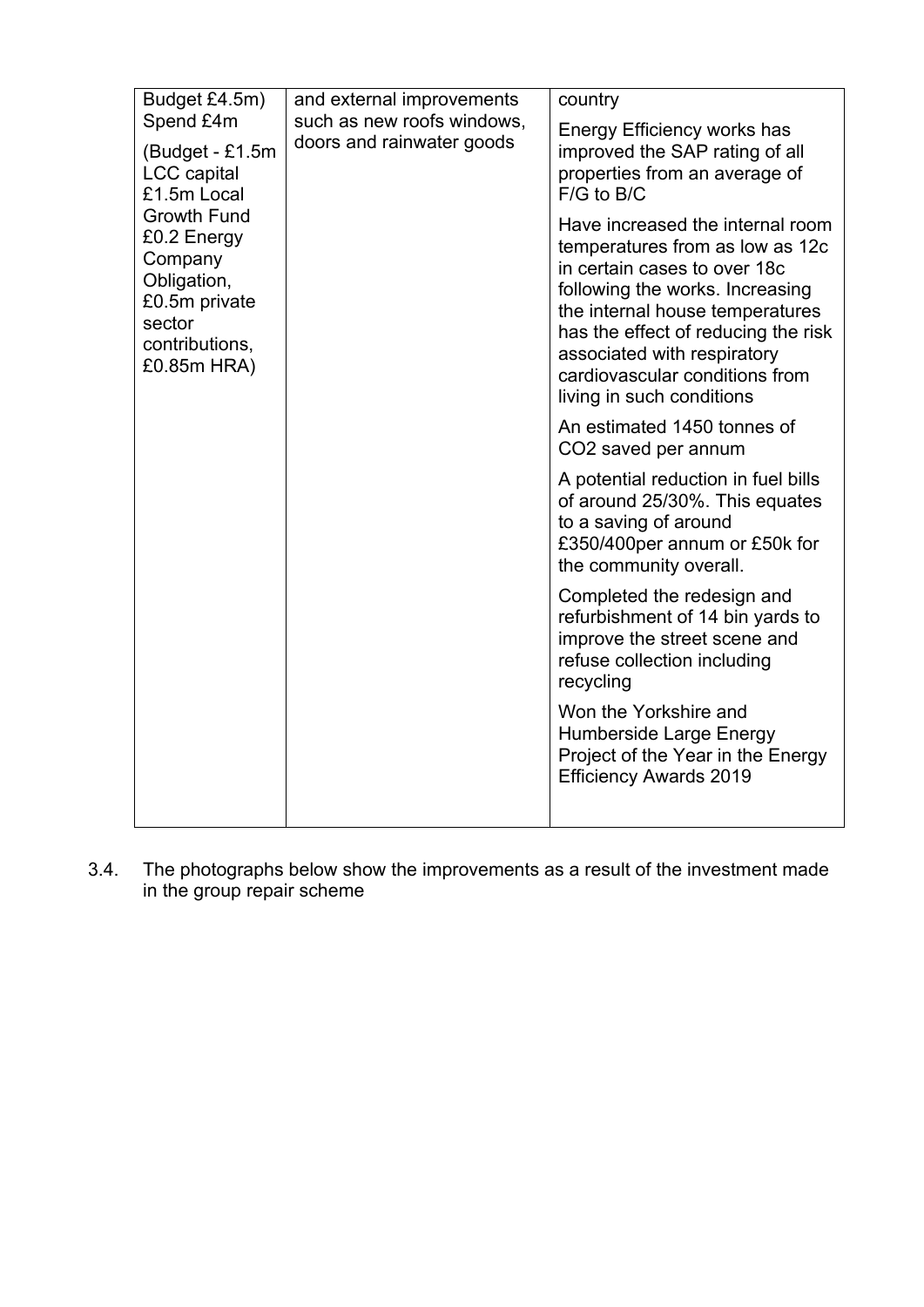## **Whole house improvement, before and after**



**Bin Yard Improvement** 



- 3.5. The intervention in the area has made a difference to people's lives. By crossing the threshold of all properties officers can engage with occupiers and help to address needs beyond housing conditions alone.
- 3.6. When looking at the limited data available between 2015 and 2019 in relation to the issues of the housing market, antisocial behaviour and unemployment there has generally been an improvement in the area. This shows that by working in a targeted manner together we can make a difference to communities and people's lives. The specific information available shows the following changes to the area.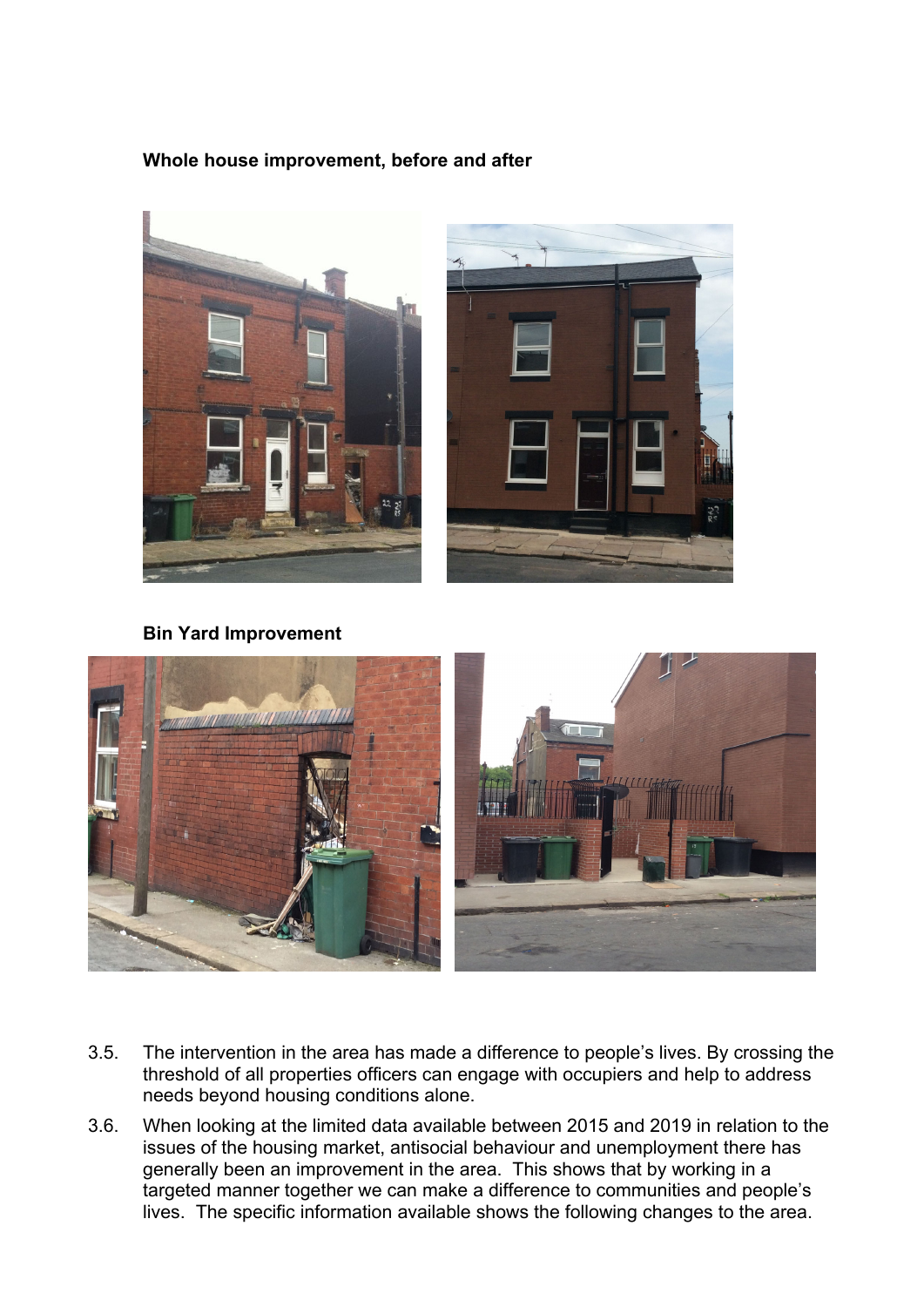- House prices in the area have increased by over 75% from £47.5k in 2015 to £83.5k in 2019. This compares to a Leeds average increase of just under 20% for the same period
- Unemployment has reduced from 21.1% in 2015 to 12.15% in 2019. In Leeds overall the decrease was from 4.6% to 3.6%
- Antisocial Behaviour has actually shown a decrease over the same period in the area from 54 incidents per thousand population to 26, nearly halving the number of incidents. Leeds has also shown a decrease but by only 32 incidents per thousand to 20.
- 3.7 Beyond the statistics, the following provides examples of how by working together and in a different ways to a city wide approach to target resources the Council and partners have been able to make a difference to the lives of our communities in the city :
	- A local business has noticed an improvement to the area: When an officer asked what the area was like and how it affected his business the local business owner replied in 2016 "area is getting worse, people don't have much money". Coming across the same business owner in 2019 and when asked the same question his response was that "the area looks a lot better, people have a bit more money and spending it and business is doing better".
	- A resident approached the Hub for support. She had found her son's friend sleeping rough and came to the Support Hub @Holbeck for advice. Leeds Pathways were contacted to help and in the end the friend who was rough sleeping was not just found a home but has now started studying Electrical engineering.
	- A private rented tenant who had previously been in an abusive relationship and was affected by the coercive control she had suffered over several years. All essential referrals were made and officers were able to have a good relationship with the tenant and help the tenant get in to regular employment due to using the Hub facility where help with language, interview techniques and applications was available. The tenant was successful in their interview and for the first time in years had a regular employer making life easier and more reliable, giving the opportunity to plan ahead and start the healing process that was needed after years of abuse.
	- A local resident stated "I suffered a really bad back injury for just over a year ago. I had to reduce my hours and started getting into debt. My emotional health deteriorated. Meeting the team who work in Holbeck has helped turn my life around. They put me in touch with a debt management officer and helped me find my confidence again. I am now training for new career options and I'm also supporting the people of Holbeck by volunteering. Hearing other stories in volunteering training about people who've experienced physical and mental health challenges has helped me understand my own pains and stresses and to manage them better."
- 3.8 Whilst there has been considerable work undertaken over the last few years this does not mean that there is not more work to do in the area. Some of the next steps for Holbeck include:
	- Consideration of a more permanent community support within St Matthew's Church as part of the proposals for the building. This is to be considered by the Executive Board in January 2020.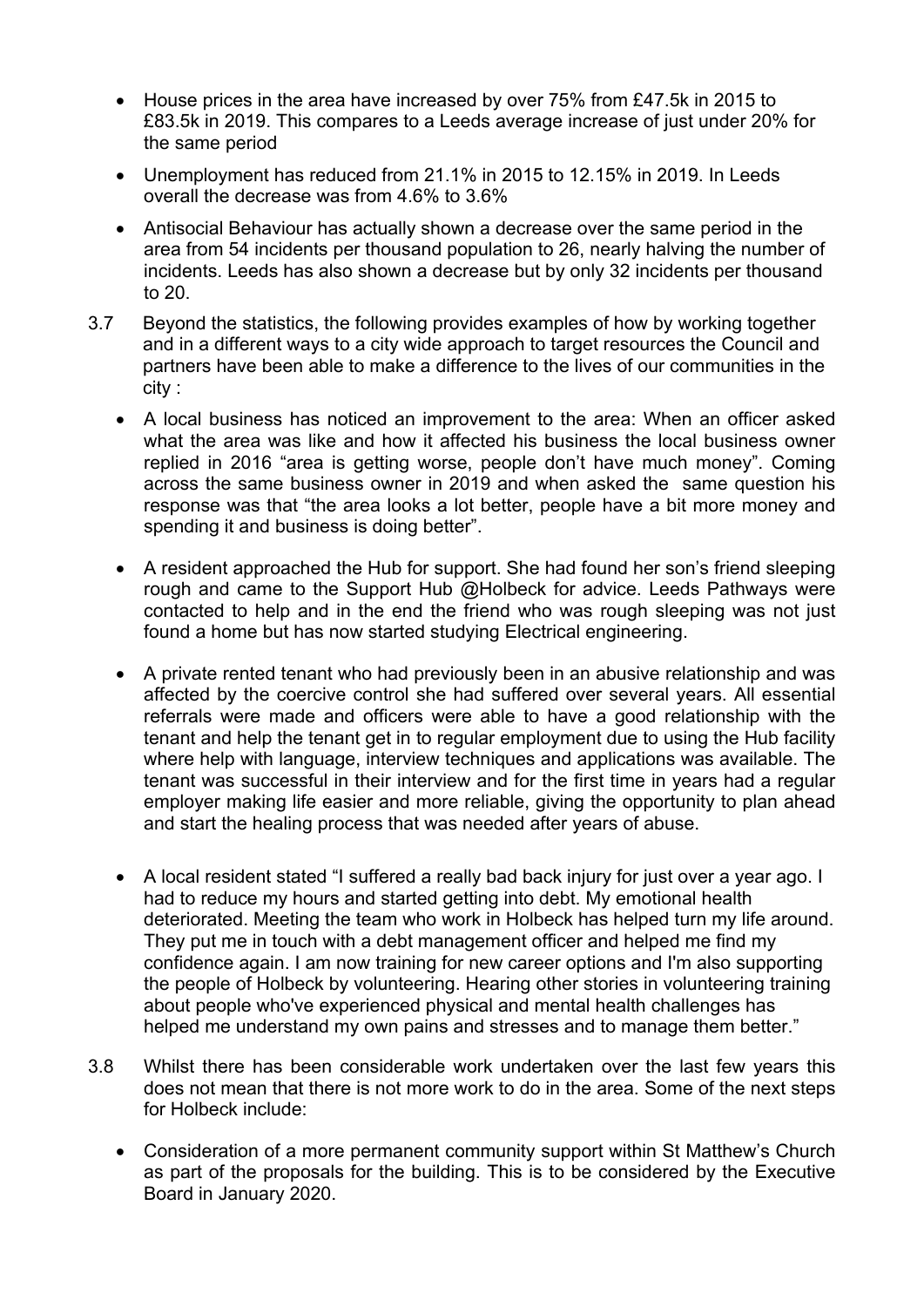- Development of the Matthew Murray site in conjunction with Leeds United to include community facilities
- Development of the "Streets for People" project and investment in the environment.
- Working to create a Regeneration Vision for the Holbeck NPA to look at future options and opportunities in the area led by colleagues in City Development
- To deliver the successful Active Leeds bid to support the community to become more active and improve health outcomes
- The development of Holbeck Moor to improve the facilities and usage of the space
- To tackle crime, where reported incidents remain almost double the Leeds average

### **4. Corporate Considerations**

### **4.1. Consultation and engagement**

- 4.1.1. As part of the overall work to address issues in Holbeck there has been considerable engagement with the Community and Ward Members. There has also been a nationally recognised Neighbourhood Plan developed by the Community to support the overall aim of improving the area for everyone who live there.
- 4.1.2. As part of the LNA there has been and continues to be ongoing engagement with the community and landlords. There have now been 11 landlord forms which have helped to engage directly with the sector who have a significant contribution to play in helping to improve the area. There have been and continue to be quarterly walkabouts with the community partners Ward Members and landlords looking to address environmental issues. Officers attend the Holbeck resident's forum to provide updates and answer and queries from local residents.
- 4.1.3. Those affected by the group repair scheme were the main consultees as it directly affected those who were having works undertaken on their properties.

## **4.2. Equality and diversity / cohesion and integration**

- 4.2.1. A full Equality, Diversity, Cohesion and Integration Assessment for both the LNA and the Group repair schemes were completed at the time of their introduction.
- 4.2.2. The assessments concluded that that the investment would have a positive impact on the health and wellbeing of the occupiers living in Holbeck, allowing owners to reduce hazards, improve their homes and reduce fuel poverty via thermal improvements to properties. By crossing the threshold working in a partnership way and not just addressing housing conditions the approach to the area would allow better use of resources to help those in need and address issues in a more targeted and holistic way.

### **4.3. Council policies and best council plan**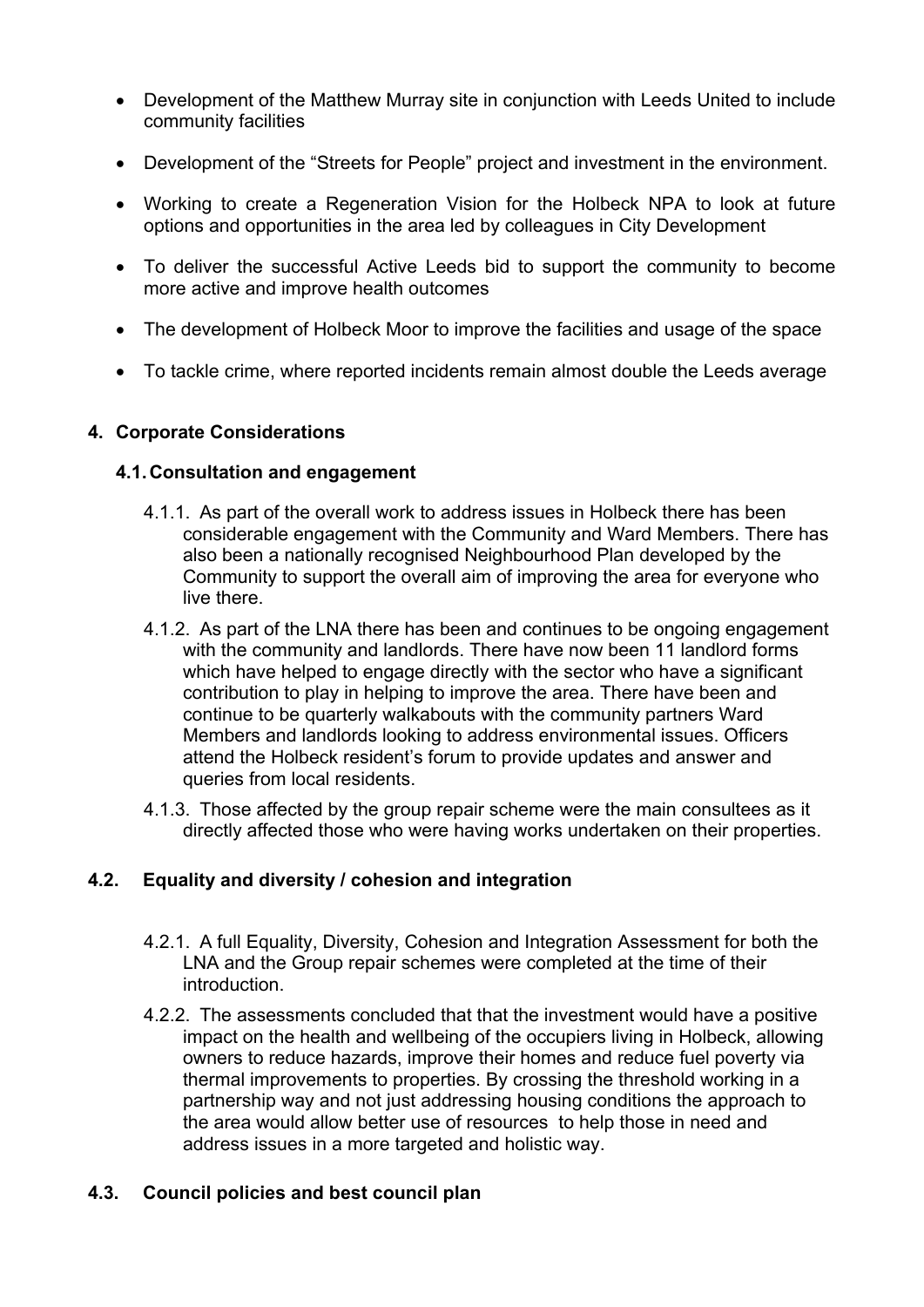4.3.1. By targeting an area with some of the poorest housing and most deprived communities, the actions have helped contribute to many of the Council's key priorities. The initiatives contributed to the compassionate city agenda, improving housing and health, reducing crime and anti-social behaviour.

# **Climate Emergency**

- 4.3.2. The LNA and the group repair schemes have and will help with issues affecting the climate:
	- Better quality homes and standards will help to reduce energy consumption
	- Empty homes in the area have been and will be targeted to reduce the numbers in the area but also to contribute to an overall net reduction in the city preventing the need for new build and in many cases reducing the carbon footprint these create compared to renovating the existing stock.
	- Education of both tenants and landlords to help reduce waste and improve recycling in the area
	- Better engagement with landlords to improve education specifically around the changing energy legislation requirements which affect the sector
	- By investing in improved and more energy efficient homes via the capital investment has helped to reduce energy consumption by an estimated 1450 tonnes of CO2 per annum.

### **4.4. Resources and value for money**

4.4.1. The Council's £1.5m investment in the group repair scheme attracted £3m in match funding, namely £1.5m from the Local Growth Fund, £0.85m from the HRA, £0.2m Energy Company Obligations and £0.45m from private owners who joined the scheme. The value of the investment is the subject of the report.

## **4.5. Legal implications, access to information, and call-in**

- 4.5.1. The report is eligible for call in
- 4.5.2. The investment in properties was possible due to the Council's Private Sector Housing Assistance Policy which allows the offer of financial assistance to private owners and was supported by the general power of competence provided for in Section 1 to 8 of the Localism Act 2011. The contractor was procured using the Better Homes Yorkshire Framework which has been adopted by the Council to support the delivery of such schemes.

## **4.6. Risk management**

4.6.1. Both schemes have been subject to their own risk management by officers responsible for delivery of the projects. All risks have and continue to be assessed and mitigation and management of the risks identified instigated as required.

### **5. Conclusion**